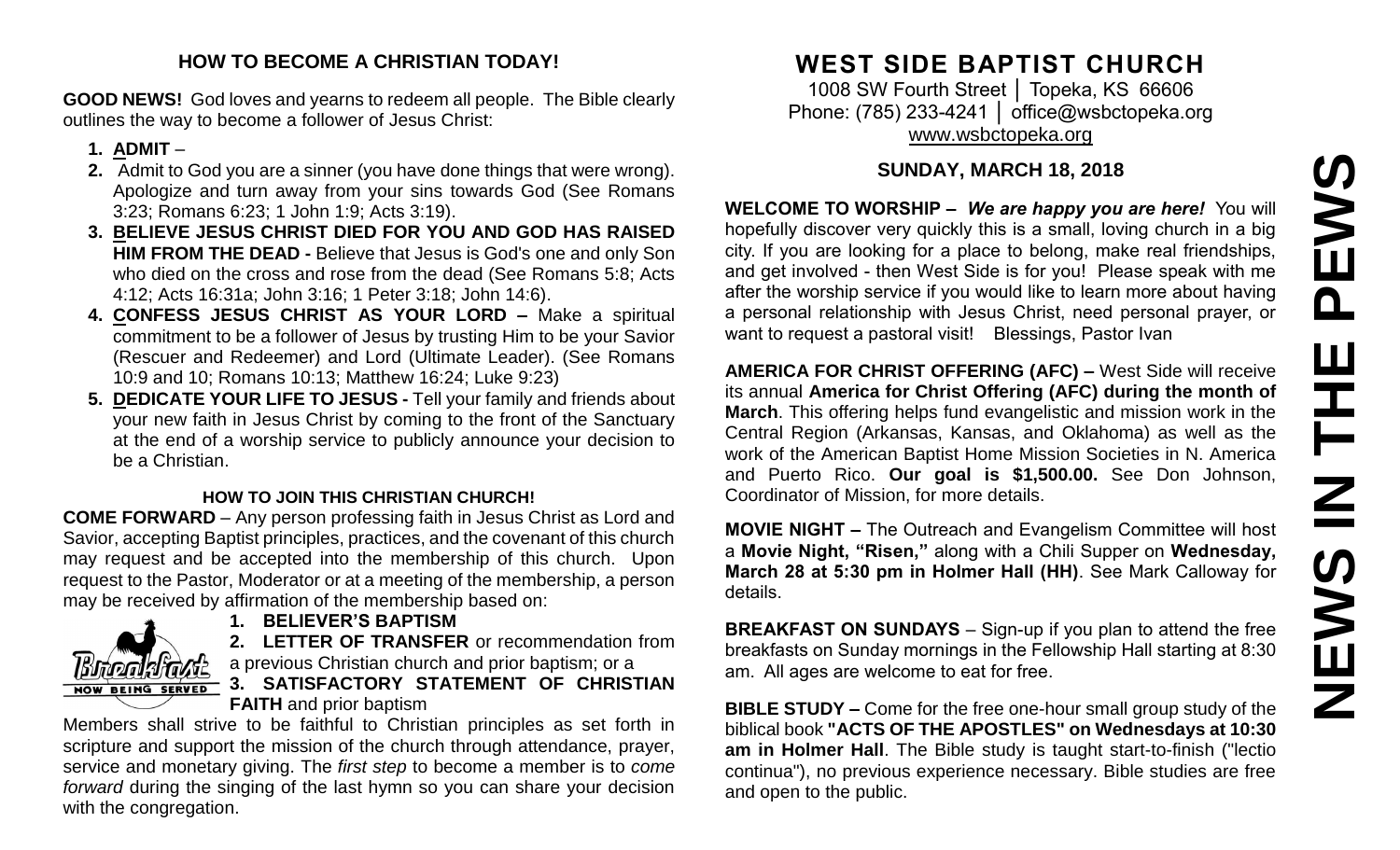**CHRISTIAN EDUCATION** - The Christian Ed. Committee is cancelled **for TUESDAY MARCH 20 AT 5:30 PM in Holmer Hall**. See Alice Payne, Coordinator, for information.

**CONTEMPORARY WORSHIP SERVICE – Contemporary Worship Service Tonight at 4:00 pm.** The Worship Team will lead us in singing contemporary Christian worship songs, and Pastor will share a Bible lesson from the *morning scripture reading*. Come in comfortable, casual clothes.

**OUTREACH & EVANGELISM COMMITTEE –** The Outreach Committee will hold their monthly meeting on **Tuesday, March 27 at 7:15 pm in Holmer Hall (HH)**. See Mark Calloway for details.

**MUSIC COMMITTEE –** The Music Committee (Choir Director, Organist, and Pastor) has its weekly meeting to select hymns, songs, and spirituals for worship services on **Tuesdays at 9:00 am in Holmer Hall.** All are welcome!

**EASTER SERVICES –** Everyone is invited to participate in our ecumenical (nondenominational) worship services during Holy Week:



- **PALM SUNDAY CANTATA –** The Choir will perform their annual Easter musical on **Holy Week** Sunday, March 25 at 10:30 am at West Side Baptist Church. This year, the Choir will sing "The Light of Life: AN Easter Musical" with words and music written by WSBC member, James Goodnow.
- **MAUNDY THURSDAY AGAPE FEAST** –Potwin Presbyterian Church will host their annual "Agape Feast" on Maundy Thursday at 6:00 pm.
- **GOOD FRIDAY –** Westside Christian Church will host the Community Good Friday service at 7:00 pm.
- **EASTER SUNRISE –** We will host the Easter Sunrise Service at the Chapel in Ward Meade/Old Prairie Town at 7:00 am.
- **EASTER BAPTISMS**  We will perform the Ordinance of Holy Baptism on Easter Sunday at 10:30 a.m. Speak with Pastor or Mark Calloway if you are interested in being baptized.

## **WEEKLY CALENDAR**

#### **SUNDAY, MARCH 18**

| $8:30$ am         | Breakfast (FH)                   |
|-------------------|----------------------------------|
| $9:15$ am         | <b>Sunday School</b>             |
| $10:30$ am        | Worship Service (S)              |
| $2:00$ pm         | <b>Mission Meeting</b>           |
| $4:00 \text{ pm}$ | Contemporary Worship Service (S) |
|                   |                                  |

#### **MONDAY, MARCH 19**

| 9:00 - 11:00 am Baby Closet Ministry            |
|-------------------------------------------------|
| $6:00 - 9:00$ pm Capital City Men's Chorus (FH) |
| 6:30 – 8:00 pm Financial Peace University (HH)  |

#### **TUESDAY, MARCH 20**

9:00 am Music Committee (HH) No Christian Ed Meeting

#### **WEDNESDAY, MARCH 21**

| Bible Study (HH)                       |
|----------------------------------------|
| Fruit & Vegetable Food Pantry (FH)     |
| <b>Baby Closet Ministry</b>            |
| No Open Gym Time                       |
| No Supper (FH)                         |
| No WWW Kids Bible Club and Adult Study |
| Choir Rehearsal (S)                    |
|                                        |

#### **THURSDAY, MARCH 22**

| $1:00 - 3:00$ pm  | <b>Baby Closet</b> |
|-------------------|--------------------|
| $6:00 \text{ pm}$ | <b>NIA Meeting</b> |

### **FRIDAY, MARCH 23**

#### **SATURDAY, MARCH 24**

| $9:30$ am | Easter Egg Hunt @ Ward Meade Park |
|-----------|-----------------------------------|
| 1:00 pm   | Worship Team Rehearsal (S)        |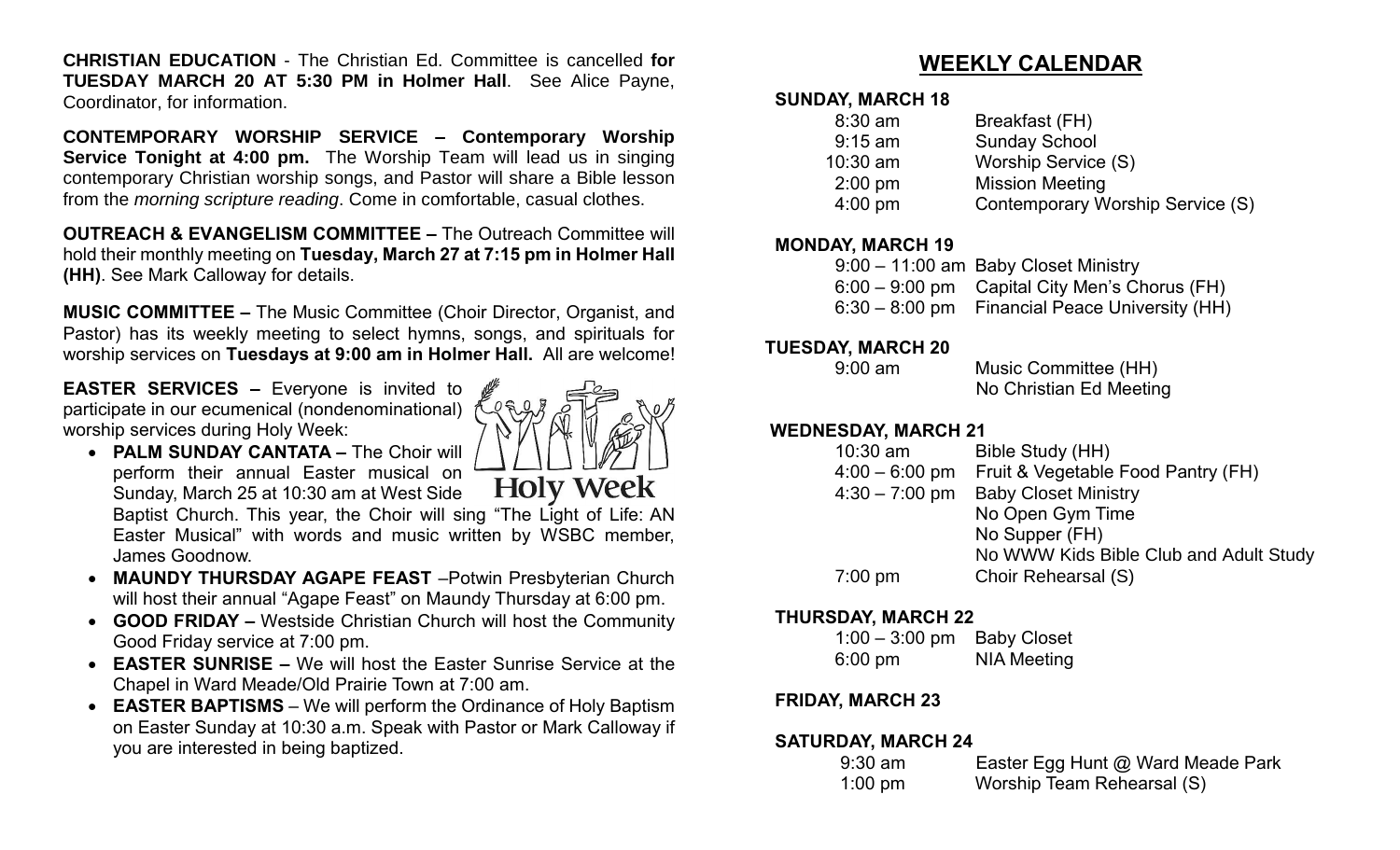## **IN OUR THOUGHTS AND PRAYERS**

Joe Abby – Praise God for miraculous healing (Pat Abby's husband)

Mark Arnold – Healing for health concerns Mark Calloway – Healing for health concerns

- Al Carpenter Healing for health concerns
- Harry and Pat Carpenter Healing for health concerns

Esther Carrier – Healing for health concerns

Shirley Dell – Healing

Hilda Lundgren – Healing for health concerns – wound care

Nancy May – Healing for health concerns

Marie Merrifield – Healing for health concerns – wound care

Rogene Moody – Healing for health concerns – wound care

- Don Morris Healing for health concerns
- Janet Nyfeler Healing for health concerns sinus
- Ken Paslay Healing for health concerns

Sonny Payne – Healing for health concerns (Clarence Payne's brother) Becky Poe – Healing for health concerns

Bob Roesler – Interim Minister at FBC of Topeka, starting Feb. 1, 2018 Jill Roesler – Healing for health concerns

Keith Springer – Healing for health concerns (Marianne Spano's brother) Lola Zab – Healing for health concerns (Marianne Spano's sister)

## **HOMEBOUND:**

\*June Cunningham – Healing for health concerns (Brewster Place)

\*Gerald Haney – Healing for health concerns

\*Russ Hunter – Healing for health concerns

\*Mary Lou Johnson – Healing for health concerns

\*Alice Kieffer – Healing for health concerns

\*Karen Kirby – Healing for health concerns

\*Reginald Kirby – Healing for health concerns

\*Etta Landis – Healing for health concerns (Legend at Capital Ridge)

\*Madeleine Martinson – Healing for health concerns (Fleming Place)

\*Mae Martin – Healing for health concerns (Plaza West Care Center)

\*Juanita Plankinton – Healing for health concerns

\*Hazel Smith-Tindall – Healing for health concerns

**EASTER EGG HUNT –** The Outreach Committee will be hosting an Easter Egg Hung on Saturday, March 24 at 9:30 am at Old Prairie Town/Ward-Meade Park. We need donations of individually wrapped candy and plastic eggs.



**FIFTH SUNDAY SING –** The Music Committee is planning to host a "Fifth Sunday Sing" on **April 29**. We will sing your favorite worship songs and hymns during the service. Please share your requests with Janet Nyfeler or Jan Mauck before April 22.



**FRUIT & VEGETABLE FOOD PANTRY –** Free bread, fruits, and vegetables on **Wed. from 4:00 pm to 6:00 pm**  or while supplies last. **Program eligibility:** Households in Topeka area (zip code 66601-66619). **ID required:** a piece of US Mail with client's name and current address for identification. One household per address. Client must be present. All food is available no cost.

**RIDE TO CHURCH** - If you need transportation to/from a worship service, Wednesday nights, or another church-related activity, please **call the Church Office at (785) 233-4241 during Office hours (Tuesday thru Friday, 8:00 a.m. to 4:30 p.m.)**. Volunteers are needed to ride along with our driver to transport children on Wednesdays and Sundays. Contact Mark Calloway if you would like to volunteer.

**MISSIONARIES VISITING** – Our church financially and prayerfully supports more than 180 Global Servants (missionaries) through International Ministries (IM), also known as the American Baptist Foreign Mission Society,



who work cross-culturally to invite people to become disciples of Jesus Christ and to proclaim, through both word and deed, God's reign of justice, peace and abundant life for all creation. West Side Baptist Church will host the following missionaries. Join us for these amazing opportunities:

• **Revs. Keith and Debbie Myers**, ABCUSA Missionaries serving in Central Mexico, will be visiting WSBC on **Sunday, March 25 at 4:00 pm**. They will share about their work with the Council of Rural Indigenous Evangelicals